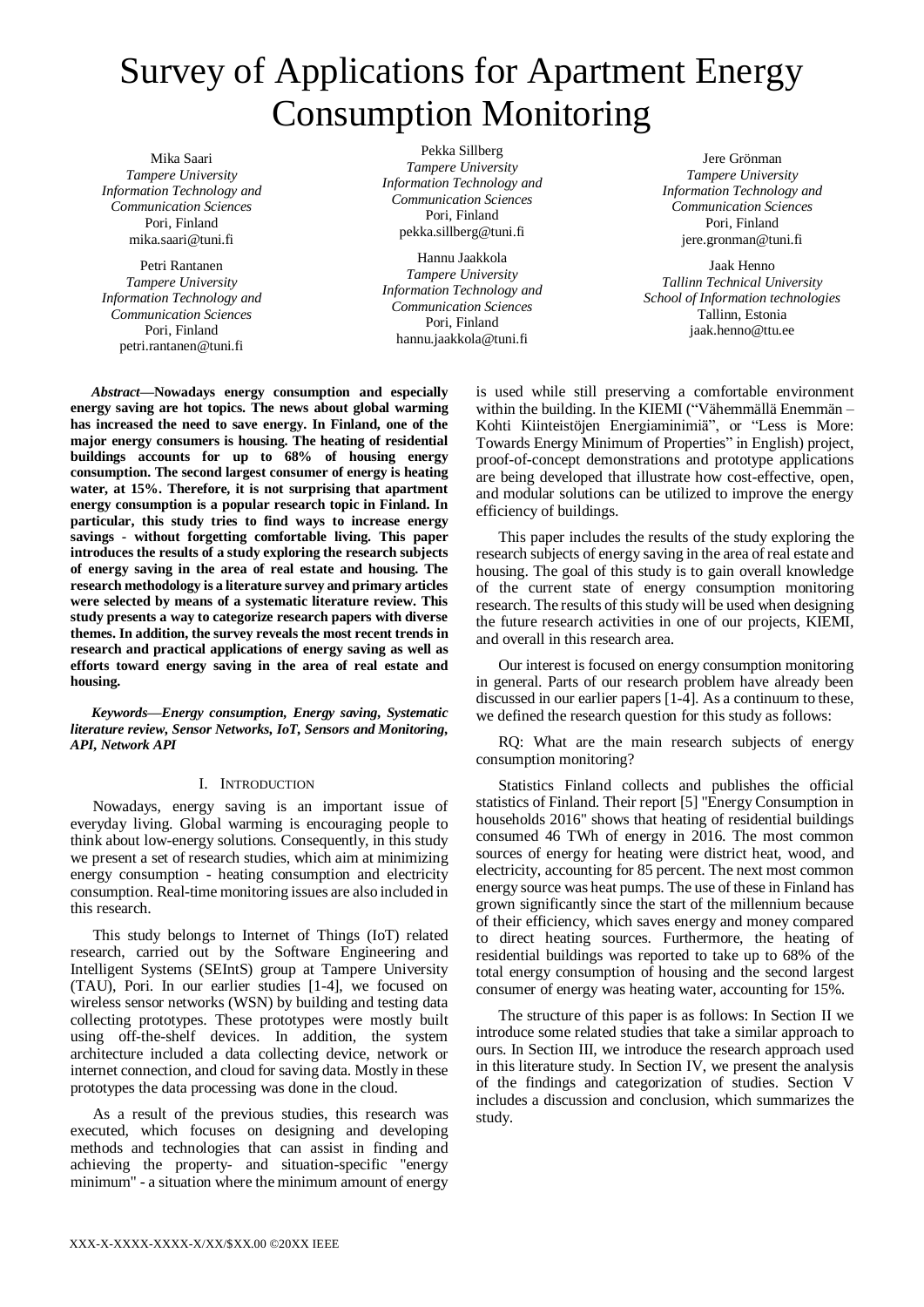## II. RELATED STUDIES

During the background study for this research, we found several studies that could be mentioned as similar general research to our survey. The four selected studies do not directly fit our categories, but nevertheless are worth mentioning. One point of view is the awareness of energy consumption. In one study [6], it was found that dormitory residents reduced electricity consumption when exposed to real-time visual feedback and incentives. This study examines electricity and water usage. In the study two dormitories were equipped with automated monitoring systems that provided high resolution, real-time feedback. This shows that the residents' energy-saving awareness, knowledge, and behavior improved after they were provided with relevant information and exposed to campaigns.

Another study [7] examines the effects of energy-saving by analyzing the changes in the awareness and behavior of apartment residents after the promotion of energy-saving activities and their proper usage and provision of relevant information. In this study, the questionnaire included topics such as energy awareness and the knowledge and practice of energy conservation. In addition, this study used a second survey, which was conducted for women who were given energy-saving information and asked to participate in energysaving activities after submitting the first survey. The results showed that energy-saving behavior improved after being provided with relevant information.

In the third study [8], the focus was on the meaning of comfort and comfort practices, barriers to and motivators for saving energy, and knowledge about the heating system. Data were collected from social housing tenants and university staff using surveys, interviews, and monthly energy meter readings. This study shows that warmth was mentioned most often as the meaning of comfort. In addition, comfort practices were to a large extent defined as temperature-related actions that were low in energy consumption. This study also found that willingness to change behavior was the greatest when the motivation was to save money.

The last related study [9] focused on energy-saving awareness by using In-Home Display (IHD) devices. The device gives real-time data about the use of electricity in specific devices. Also, the costs of these devices were shown and the user had the opportunity to reduce the electricity use. The result of this study was that the direct feedback provided by IHDs encouraged consumers to make more efficient use of energy. In addition, the active IHD users were able to reduce their electricity consumption by about 7 percent on average.

These related studies show that knowledge of energy consumption improves efforts toward energy saving.

## III. RESEARCH APPROACH

To answer our research question, we decided to perform a literature study in order to map the extant knowledge in this domain. We decided to use the Systematic Literature Review (SLR) method for collecting relevant primary studies and followed the guidelines given by Kitchenham and Charters [10].

For the SLR, we executed an electronic literature search. The databases used were IEEE Xplore Digital Library (IEEE) and Google Scholar. The survey was started by using the main search terms: "Energy consumption", which was set by the

European Regional Development Fund. During the pilot study and related research [6-9], several other research terms arose such as "Temperature comfort", "Learning temperature comfort", "Apartment temperature comfort", "Smart home communication", "Real-time energy consumption monitoring," and "Energy apartment sensor". With these keywords, we received good coverage of potential primary studies. The target amount of related studies was about fifty, because this amount would provide enough information for categorization and research trends.

In the second phase, we determined several reasonable categories and classified the papers into those categories. The reason for this classification is that most of the papers published are relatively distinctive in terms of research objective, methodology, and application. For the sake of simplicity, we selected four categories of papers without ignoring the variations of themes. This way, we systematically examined the details of research papers falling under the same category whereas too many categories would have made it difficult to compare the trends or research methodology logically. In this phase, we also made the selection of studies so that no one category would become too dominant. Please note that some of the papers could be classified into more than one category.

In the remaining sections of this paper, we will first present the categorization of the key studies in section IV. This is followed by conclusions in section V, where we summary the research.

#### IV. CATEGORIES

In this section, we introduce the categories we chose for this research. The criteria for these categories were determined in the early phase when we studied the topic by referring to source material chosen from the findings of previous studies. These studies were described in the introduction section. The research categories of the selected studies are:

- Comfort
- Retrofitting
- Network APIs
- IoT

The categories are ordered according to the importance of the background research. As mentioned before, this research was the pilot study in the KIEMI project, and the goal was to gain overall knowledge of the current state of research. The category of Comfort gives us the basic elements for life comfort, which can often be considered to be more important than energy saving. This pilot focuses on the existing building stock and therefore the Retrofitting category contains the research on applications or solutions installed in existing buildings. The third category focuses on Application Programming Interfaces (APIs) and other methods that allow remote control or management of devices over networks. The last category, IoT, includes the studies which do not fit in any of the other categories but are nevertheless related to our focus area.

Next, the categories are described with the selected studies. These studies give an overall description of the categories.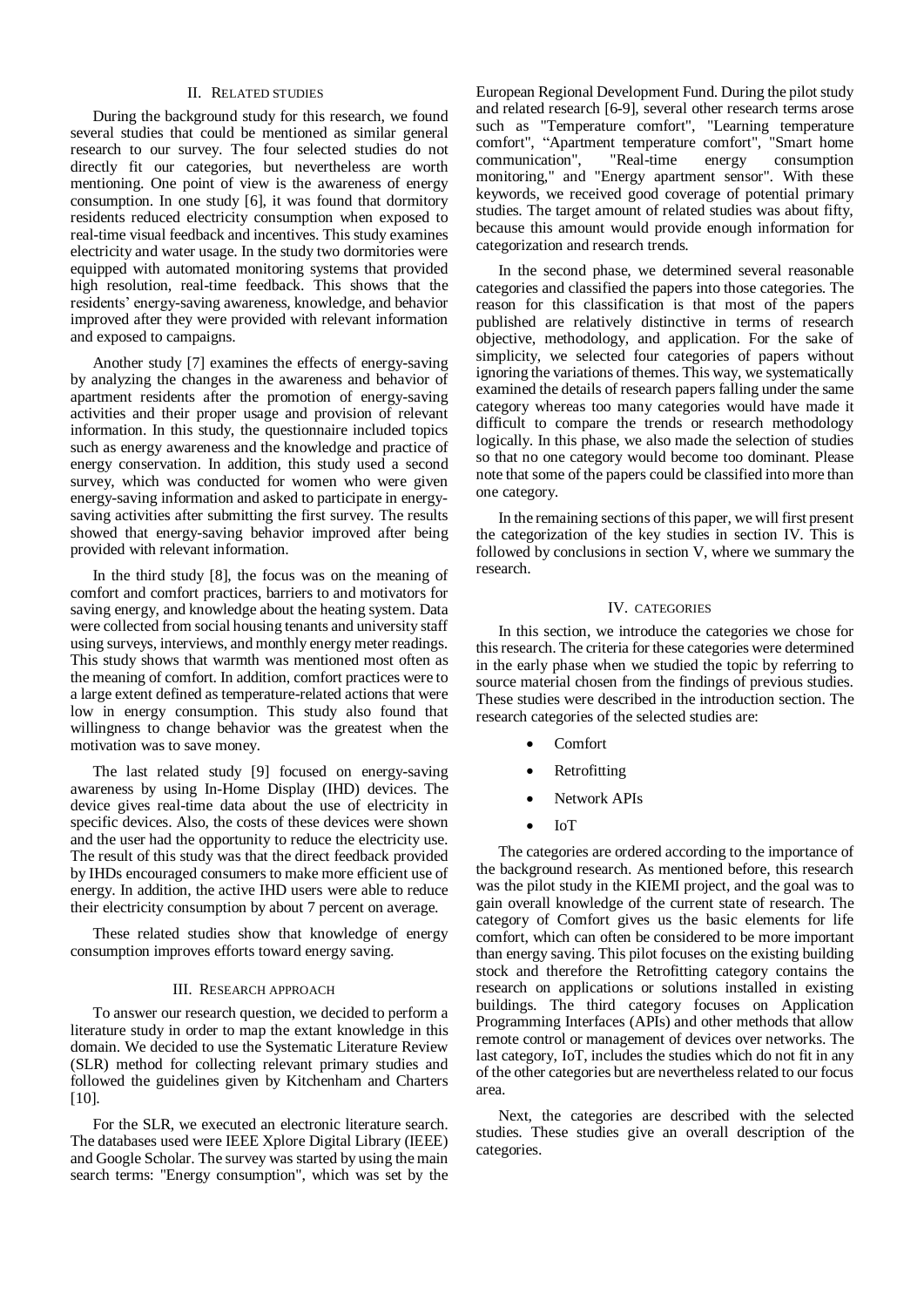# *A. Comfort*

Comfort is the important aspect of energy saving. Too much saving means that living environment comfort, such as thermal comfort and humidity, decreases. The most important is thermal comfort, which is taken into account in several studies [11-16] in this category.

Most of the research studies addressed previous studies, but one study in particular [11] reviewed thermal comfort research work and discussed the implications for the energy efficiency of buildings. The study [12] discussed the term thermal comfort and how it represents a set of microclimate conditions in which a person feels comfortable in their living environment. User preferences to maximize occupant comfort, especially in office buildings, are dealt with in the study [17].

Indoor comfort has been regulated with several standards, which specify indoor air quality, thermal environment, lighting, and acoustics. For example, the European standard EN 15251 has been reviewed by [13] and [14]. Salamone et al. [14] also present a case study about the integrated method for personal thermal comfort assessment and optimization through users' feedback, IoT, and machine learning.

Applications and systems have been developed in several studies. Ciabattoni et al. [15] present a low-cost IoT-based system able to monitor acoustic, olfactory, visual, and thermal comfort. This system is provided with different ambient sensors, to monitor acoustic, olfactory, visual, and thermal comfort levels. Another study [16] introduced a knowledgebased approach to improving heating, ventilation, and air conditioning (HVAC) system operations through coupling personalized thermal comfort preferences and energy consumption patterns. Murakami et al. [18] propose a new system to control air-conditioning systems, lighting systems, etc. via occupants' requests. This system collects occupants' requests from their own personal computers and controls the air-conditioning system with logic that balances the needs of the occupants with energy consumption.

Thermal comfort levels were evaluated in one study [19] by recording subjects with thermographic cameras. This is a non-invasive method to automatically model human thermal comfort in transient conditions. Office temperature, relative humidity, exposed skin temperature, and clothing temperature were automatically measured for over approximately 27 minutes per subject, using remote sensors and avoiding any contact with the subjects.

Energy consumption was combined with comfort in a study by Dalamagkidis et al. [20]. The study addressed the issue of achieving comfort in buildings with minimal energy consumption. Specifically, a reinforcement learning controller was developed and simulated using the Matlab/Simulink environment.

# *B. Retrofitting*

There is a different approach to energy consumption monitoring between new buildings and old buildings. In new buildings, monitoring applications and systems are included in the design phase of the building. For example, the heating system could be selected by weighing up the energy aspects. In the old buildings, the main structure, e.g., the heating system already exists, and the monitoring must fit this structure. This category collects the studies where the

presented application or solution was installed in existing buildings.

The study by Obuchi et al. [21] focused on the problems of buying or renting a house. The potential purchaser or renter of the property does not know its living comfort factors such as temperature and lighting. This study introduced IoT sensors for the evaluation of the comfort levels of real estate properties. Another study [22] focused on studying and determining the cost-optimal renovation measures to decrease both the supplied and primary energy consumption of the building. This study encouraged apartment building owners to conduct thorough renovations toward nearly zero-energy apartment buildings.

HVAC systems were the focus of two studies. The first [23] proposed a technology which provides an alternative and low-cost solution capable of improving conventional HVAC system intelligence by making use of a network of wireless sensors and actuator mesh. The second [24] presented the results from two real-world trials of an optimized supervisory model predictive control system for HVAC in two office buildings.

The energy consumption of electrical devices was the subject of two studies. The first [25] introduced the ElectriSense system for automatically detecting and classifying the use of electronic devices in a home from a single sensing point. The results show that ElectriSense can identify and classify the usage of individual devices. The second study [26] combined gamification and energy awareness by using data collected by wireless sensors. The feedback, such as awareness tips and consumption feedback, is given by mobile devices. This research does not mention any results.

#### *C. Network API*

Network API describes the possible device connections in the related world. The connections could be programmable interfaces - the possibility for the developer to make applications by using the interface. Also, remote access and furthermore the ability for control are enabled. In addition, devices including a Network API commonly offer services and furthermore web services. A RESTful API is an architectural style for communications used in web service development, which was mentioned in [27] but the usage was not described in details. Özgür et al. [28] present four RESTful services: one developed into Arduino and three mobile applications. A third study [29] integrated smart power outlets into the web and facilitated the development of extensions and novel features. They were implemented in a web user interface and a mobile phone interface for demonstration purposes. In addition, this was confirmed with a 12-month pilot deployment.

The study by Morimoto et al. [30] described the construction of a smart outlet network as a system for automated energy-aware services utilizing humidity, temperature and light sensors and motion sensor data. The sensors were installed on smart outlets and the appliances were under policy-based automatic control. This study also presented the deployed system in real-life environments.

#### *D. IoT*

The IoT category was chosen as a result of our previous studies. This category is the widest and most of the papers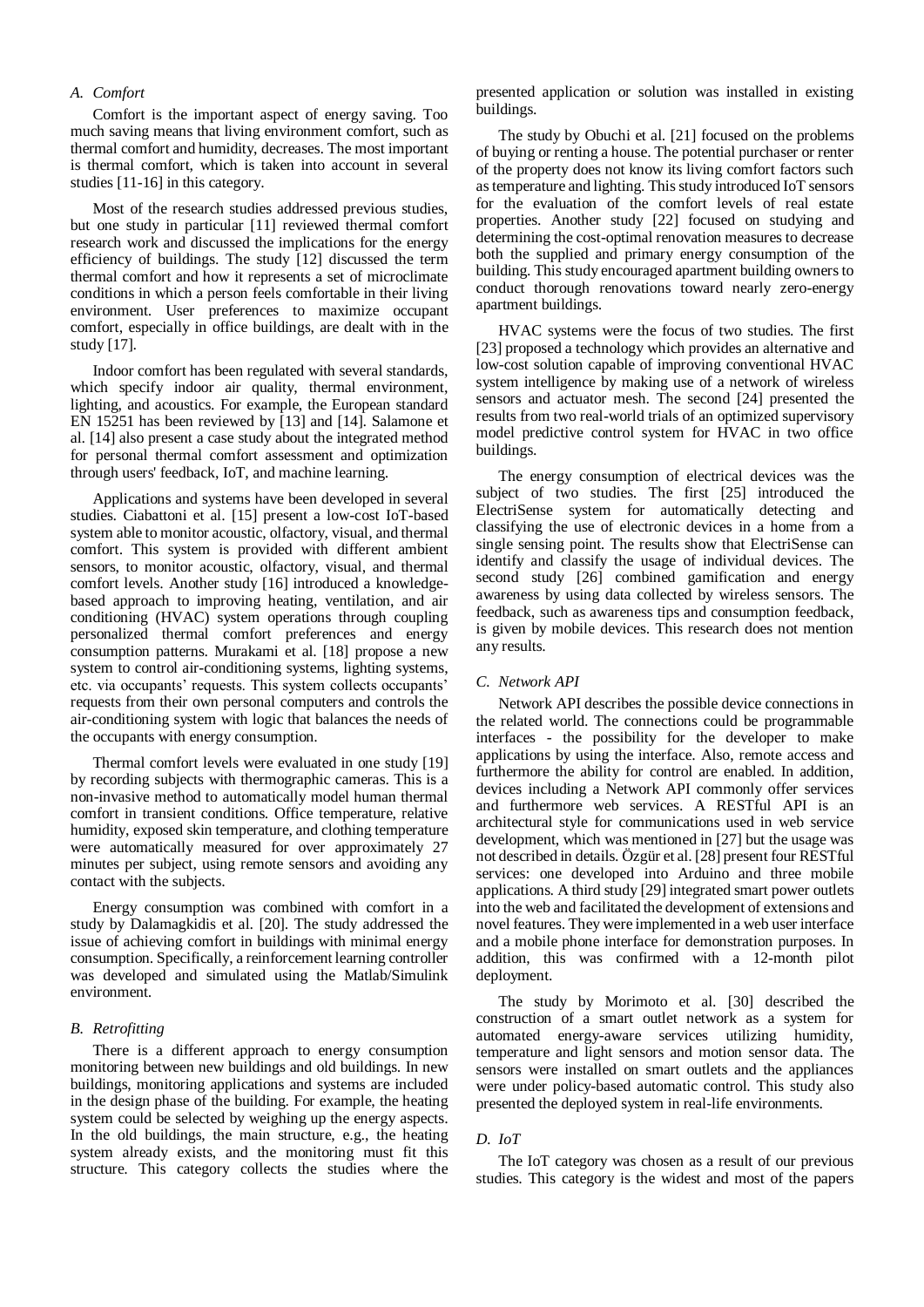could be included in it. Therefore here we introduce only the studies which were not mentioned in any of the other three categories. The common issue for all these chosen studies is that data are collected in some way, saved, and the saved data are used or processed. All these papers discuss or mention IoT, connected devices, sensors, etc.

The survey by Risteska Stojkoska and Trivodaliev [31] explored state-of-the-art control systems in buildings. This was quite a large survey, but the focus of the study was more on computational intelligence.

Smart home management was discussed in another study by the same authors [32]. This study introduced a holistic framework incorporating different components from IoT architectures/frameworks. They also integrated smart home objects in a cloud-centric IoT-based solution. Also, Shaikh et al. [33] focus on intelligent control systems for energy and comfort management in smart energy buildings.

Kumar and Hancke [34] present their developed wireless, smart comfort sensing system. This system consists of sensor nodes, which send data to a sink node. The sink node sends data to a PC. Another, lower-cost implementation was presented and discussed in [35], describing the hardware IoT infrastructure that provides real-time monitoring in multiple school buildings. The sensor nodes and gateway node were based on Arduino boards or similar. A further study [36] also used low-cost devices in their HVAC and sensor system.

IoT is also discussed in several studies [12], [15], and [27], which have been mentioned above.

#### V. CONCLUSIONS

This study answered the research question through the lens of the presented categories. The most important factor in the comfort category is the comfort of the resident, such as thermal comfort and humidity. The retrofitting category shows that existing systems, e.g., HVAC systems, can be developed further to save energy. The Network API category gives examples of implemented web user interfaces and mobile phone interfaces. The last IoT category consists of sensor applications. Together, the categories of Retrofitting, Network APIs, and IoT provide numerous application and system examples of monitoring energy consumption.

This paper introduced the pilot study of the KIEMI project. This pilot study showed that energy saving is widely focused on research implementations of various kinds. The research methodology - a literature survey - revealed the primary articles. This study presented a way to categorize research papers. In addition, this survey revealed the most recent trends in research and practical applications of energy saving.

#### **REFERENCES**

- [1] M. Saari, A. M. Baharudin, P. Sillberg, P. Rantanen, and J. Soini, "Embedded Linux controlled sensor network," 2016 39th International Convention on Information and Communication Technology, Electronics and Microelectronics (MIPRO), Opatija, Croatia, 2016, pp. 1185-1189.
- [2] M. Saari, A. M. bin Baharudin, and S. Hyrynsalmi, "Survey of prototyping solutions utilizing Raspberry Pi" 2017 40th International Convention on Information and Communication Technology, Electronics and Microelectronics (MIPRO), Opatija, Croatia, 2017, pp. 991-994.
- [3] P. Sillberg, J. Grönman, P. Rantanen, M. Saari, and M. Kuusisto, "Challenges in the Interpretation of Crowdsourced Road Condition

Data", 9th international Conference on Intelligent Systems 2018 (IS), Madeira, Portugal 25-27 September 2018. "Best Paper Award".

- [4] J. Grönman, P. Rantanen, M. Saari, P. Sillberg, and H. Jaakkola, "Lessons Learned from Developing Prototypes for Customer Complaint Validation," Software Quality Analysis, Monitoring, Improvement, and Applications (SQAMIA), Novi Sad, Serbia, August 27-30, 2018
- [5] "Cold weather raised energy consumption in housing in 2016," Finland, Published: 17 November 2017, https://www.stat.fi/til/asen/2016/asen\_2016\_2017-11- 17\_tie\_001\_en.html
- [6] J. E. Petersen, V. Shunturov, K. Janda, G. Platt, and K. Weinberger, "Dormitory residents reduce electricity consumption when exposed to real-time visual feedback and incentives," International Journal of Sustainability in Higher Education, vol. 8, no. 1, pp. 16–33, 2007.
- [7] N. N. Kang, S. H. Cho, and J. T. Kim, "The energy-saving effects of apartment residents' awareness and behavior," Energy and Buildings, vol. 46, pp. 112-122, 2012.
- [8] G. M. Huebner, J. Cooper, and K. Jones, "Domestic energy consumption - What role do comfort, habit, and knowledge about the heating system play?" Energy and Buildings, vol. 66, pp. 626–636, 2013.
- [9] A. Faruqui, S. Sergici, and A. Sharif, "The impact of informational feedback on energy consumption - A survey of the experimental evidence," Energy, vol. 35, no. 4, pp. 1598–1608, 2010.
- [10] B. Kitchenham and S. Charters, "Guidelines for performing Systematic Literature Reviews in Software Engineering Version 2.3," EBSE Tech. Rep. EBSE-2007-01, 2007.
- [11] L. Yang, H. Yan, and J. C. Lam, "Thermal comfort and building energy consumption implications – A review," Applied Energy, vol. 115, pp. 164–173, 2014.
- [12] D. Marković, D. Vujicic, Z. Jovanovic, U. Pesovic, S. Randik, and D. Jagodic, "Concept of IoT system for monitoring conditions of thermal comfort," in International Scientific Conference "UNITECH 2016," 2016, November.
- [13] M. Taleghani, M. Tenpierik, S. Kurvers, and A. van den Dobbelsteen, "A review into thermal comfort in buildings," Renew. Sustain. Energy Rev., vol. 26, pp. 201–215, Oct. 2013.
- [14] F. Salamone, L. Belussi, C. Curro, L. Danza, M. Ghellere, G. Guazzi, B. Lenzi, V. Megale, and I. Meroni, "Integrated Method for Personal Thermal Comfort Assessment and Optimization through Users," Sensors, 2018.
- [15] L. Ciabattoni, F. Ferracuti, G. Ippoliti, S. Longhi, and G. Turri, "IoT based indoor personal comfort levels monitoring," in 2016 IEEE International Conference on Consumer Electronics (ICCE), 2016, no. December 2015, pp. 125–126.
- [16] A. Ghahramani, F. Jazizadeh, and B. Becerik-Gerber, "A knowledge based approach for selecting energy-aware and comfort-driven HVAC temperature set points," Energy and Buildings, vol. 85, pp. 536–548, Dec. 2014.
- [17] A. Schumann, N. Wilson, and M. Burillo, "Learning User Preferences to Maximise Occupant Comfort in Office Buildings," in Trends in Applied Intelligent Systems, 2010, Trends in Applied Intelligence Systems, pp. 681–690.
- [18] Y. Murakami, M. Terano, K. Mizutani, M. Harada, and S. Kuno, "Field experiments on energy consumption and thermal comfort in the office environment controlled by occupants' requirements from PC terminal," Building and Environment, vol. 42, no. 12, pp. 4022–4027, 2007.
- [19] A. C. Cosma and R. Simha, "Thermal comfort modeling in transient conditions using real-time local body temperature extraction with a thermographic camera," Building and Environment, vol. 143, June, pp. 36–47, 2018.
- [20] K. Dalamagkidis, D. Kolokotsa, K. Kalaitzakis, and G. S. Stavrakakis, "Reinforcement learning for energy conservation and comfort in buildings," Building and Environment, vol. 42, no. 7, pp. 2686–2698, 2007.
- [21] Y. Obuchi, T. Yamasaki, K. Aizawa, S. Toriumi, and M. Hayashi, "Measurement and evaluation of comfort levels of apartments using IoT sensors," in 2018 IEEE International Conference on Consumer Electronics (ICCE), 2018, pp. 1–6.
- [22] T. Niemelä, R. Kosonen, and J. Jokisalo, "Cost-effectiveness of energy performance renovation measures in Finnish brick apartment buildings," Energy Build., vol. 137, pp. 60–75, Feb. 2017.